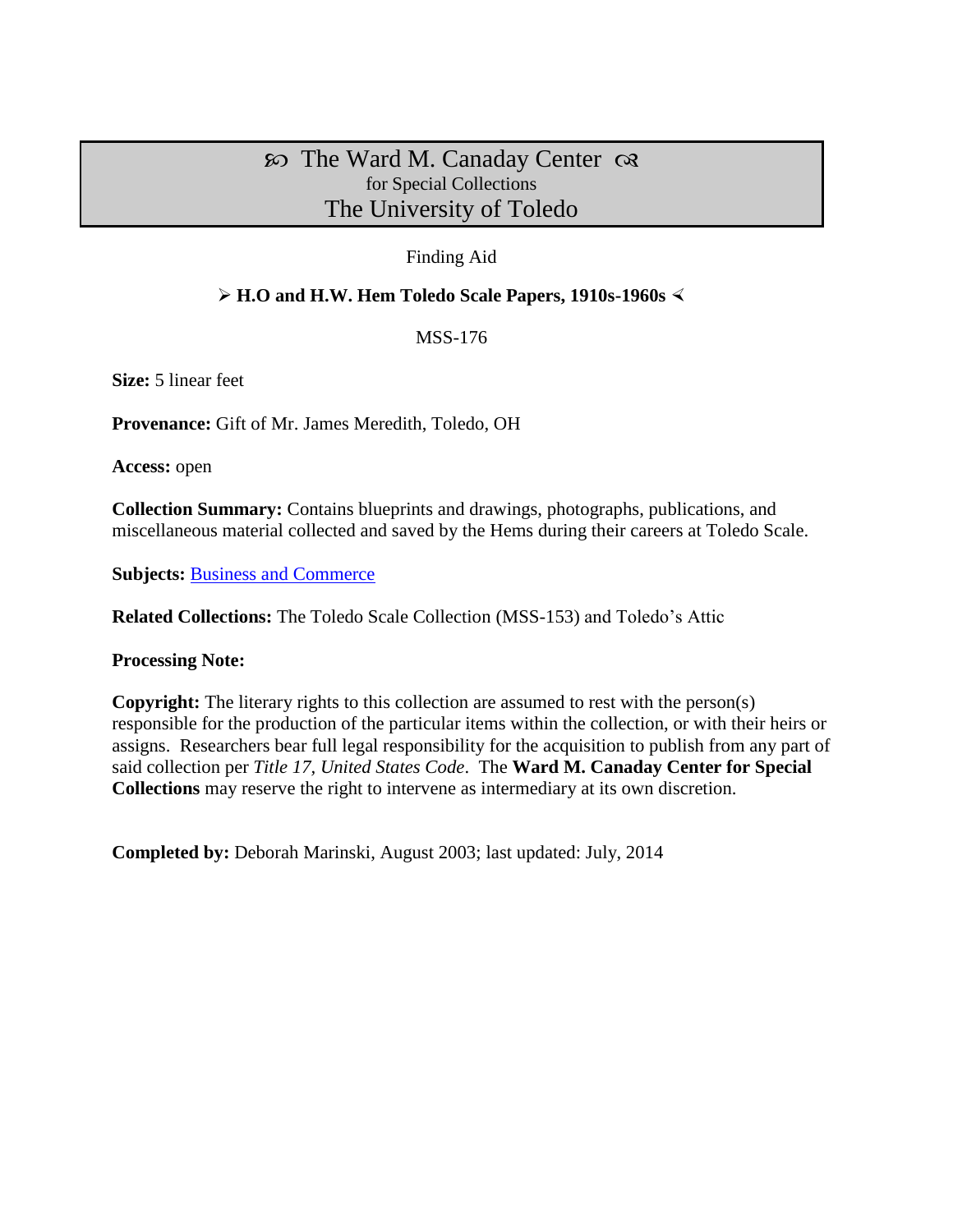#### **Biographical Sketch**

Halvor Olsen Hem was born August 14, 1863, in Saude, Norway, to Ole and Aste Hem. H.O. Hem was born into a family of engineers and mechanics, and before the age of fifteen had designed numerous mechanical devices including scales, steam engines, and sewing machines. In 1882, H.O. Hem came to the United States where he became an engineer with the H.N. Strait Manufacturing Company of Kansas City, Missouri. It was in 1890 when he became the chief engineer, superintendent and vice-president of the company. H.N. Strait Manufacturing Co. produced scales under the name Monarch for twelve years under H.O. Hem. In 1902 the company was sold to Fairbanks, Morse and Company where H.O. Hem created a complete line of scales. H.O. Hem remained there until 1915 when he became a consultant to the Toledo Scale Company, and in 1928 he became the chief engineer of Toledo Scale. Some of his developments in scales were in the area of heavy capacity, mechanical devices for World War I and II, wind tunnel measuring systems, and the automobile industry.

During his tenure as an engineer, H.O. Hem received various awards and honors. He received the John Price Wetherill medal in 1932 for his perfection of pendulum scales. In 1936 he received an honorary Doctor of Science degree from the University of Toledo. H.O. Hem was also part of many associations and organizations. One such group was the Yards and Terminals Committee 14 of the American Railway Engineering Association, which determined the rules and regulations for scales and their installation. He was also a member of the American Society of Civil Engineers, American Society of Mechanical Engineers, American Railway Engineering Association, and the National Scale Men's Association.

H.O. Hem retired from the Toledo Scale Company in 1947, but he still helped the company as a consultant. H.O. Hem was married twice, first to Lillian with whom he had two children, H. Warren and Verona, and second to Helen Vaughan. He died on November 11, 1952.

Halvor Warren Hem was born on September 25, 1892, to H. O. and Lillian Hem in Kansas City, Missouri. H.W. Hem followed in his fathers footsteps with his passion for creating scales and mechanical devices. He held over 100 patents by the time he was sixteen years old. He also came to the Toledo Scale Company where he became the chief design engineer. While at Toledo Scale, he designed and oversaw the creation of many important scales. H.W. Hem retired from Toledo Scale in 1960 (1963?) after 31 years of service.

H.W. Hem was married to Madeleine and had three children, Clarice, Paul, and H.W. Jr. H.W. Hem passed away on February 3, 1988 at the age of 95.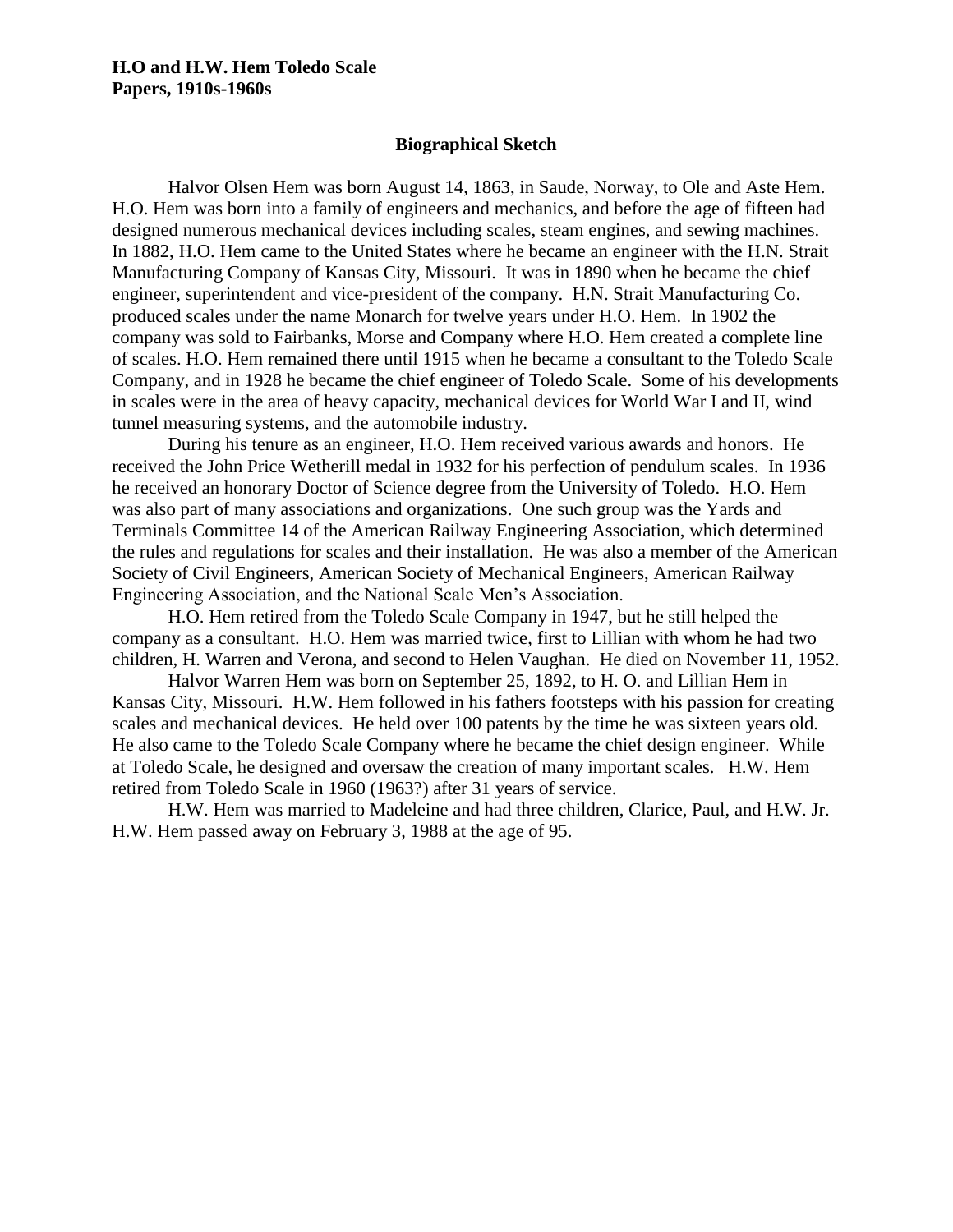#### **Scope and Content Note**

The papers of H.O. and H.W. Hem consist of 5 linear feet and broken into four primary series: blueprints and engineering drawings, photographs, publications, and miscellaneous H.O and H.W. materials. These materials give an in-depth description of the engineering side of the Toledo Scale Company during the two Hems' terms as chief engineers. The collection consists of blueprints and drawings, scale newsletters, photographs and catalogs of scales, instructions, other companies' products, sales information, articles, and correspondence materials documenting the daily engineering of scales.

The four series are arranged alphabetically then chronologically. Also, those materials specifically designated by H.O. or H.W. have been arranged first by father (H.O.) then by son (H.W.), followed by those materials without designated ownership.

Many items may be duplicated in the Toledo Scale Collection, MSS-153.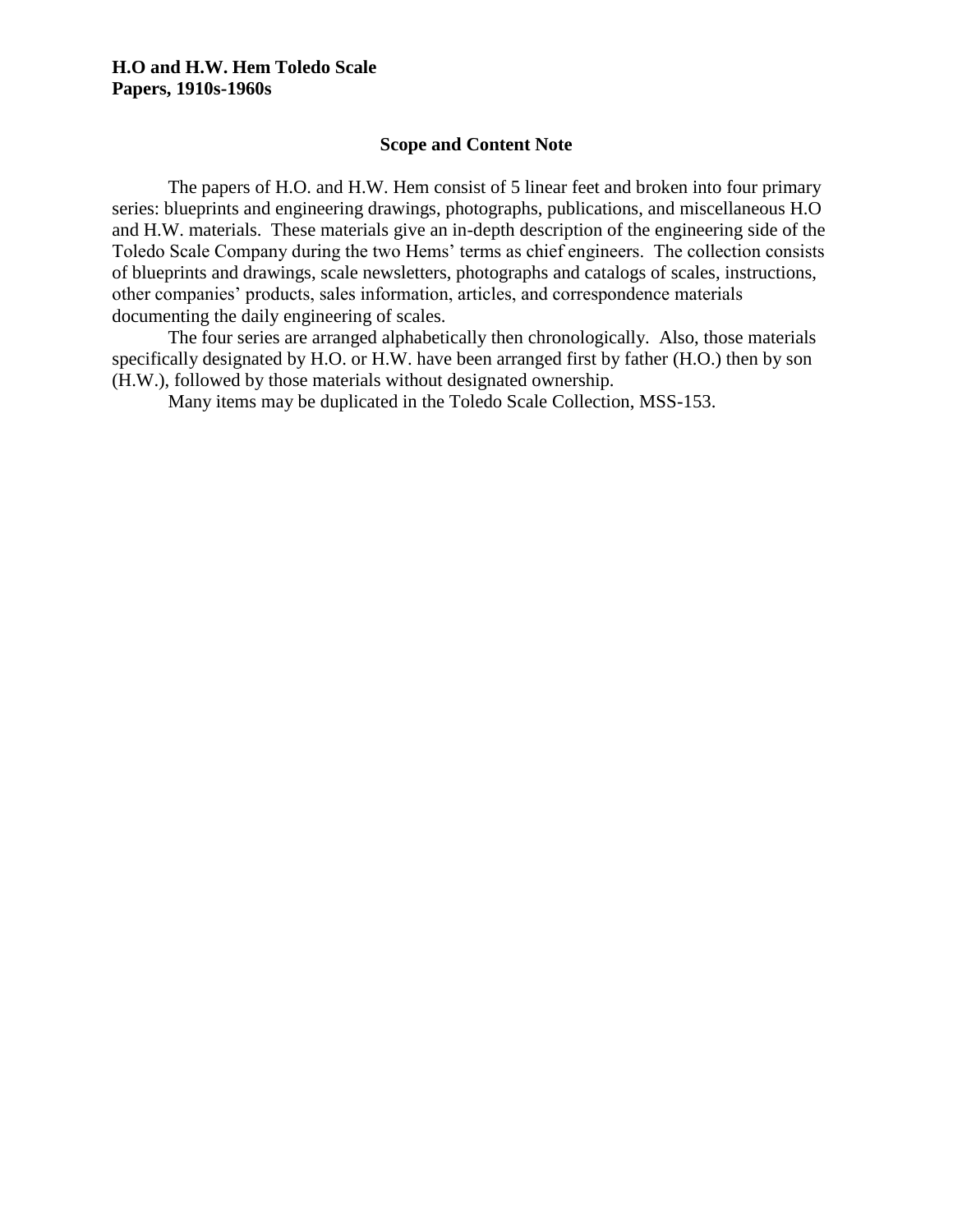# **Series List**

#### **S1 Blueprints and Engineering Drawings**

1910s-1960s, 1 linear ft.

This series is arranged with drawings of H.O (1913, 1921), followed by drawings of H.W. For blueprints where no producer is noted, they are arranged by decade with the last folder containing those drawings with no date or illegible dates. The beginning date of the drawing was used were applicable, but when one was not available the completion date was used for filing. There is also one folder with graded drawings by Paul Hem, son of H.W. Hem. The blueprints and drawings are of scales and mechanical parts.

#### **S2 Photographs**

Not dated, .75 linear ft.

The photographs in this series are arranged first by ownership by H.O. Hem then by model number. The first three folders are photographs from catalogs of scales that H.O. Hem kept, while the other folders are pictures of specific scales presumably from catalogs but not kept together as such. The photographs are arranged first by those with model numbers, followed by those with no model numbers. The photographs are of scales or mechanical devices.

#### **S3 Publications**

1920s-1960s, 1 linear ft.

The materials in this series are arranged alphabetically then chronologically. There are a number of Toledo Scale newsletters such as *Scale Journal, Service, Toledo Scalemen, Toledo System,* and *Toledo System Jr.* There are also magazines, pamphlets, and articles pertaining to engineering.

#### **S4 Miscellaneous, H.O. and H.W. Hem materials**

1920s-1960s, 2.25 linear ft.

This series contains materials that do not fit specifically into one of the other series. The contents are arranged alphabetically by subject, then chronologically with possessions of H.O. first, then H.W., then materials not designated as belonging to either. In this series can be found company catalogs, data books, instructions, handbooks, parts catalogs, financial data correspondence, price information, posters, and scale information.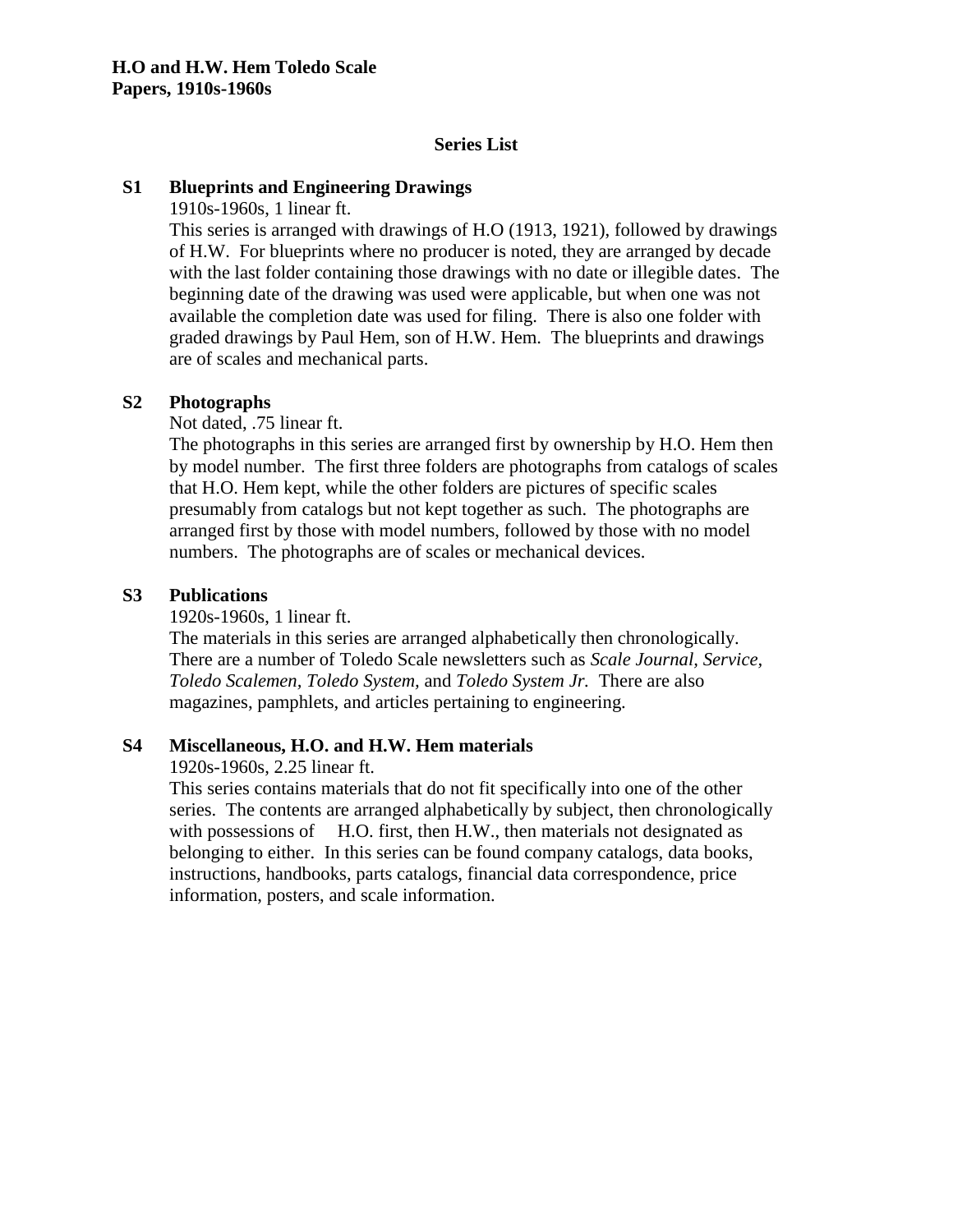# **Folder List**

| <b>Box</b>   | <b>Folder</b>  | <b>Description</b><br><b>S1. Blueprints and Engineering Drawings</b> |
|--------------|----------------|----------------------------------------------------------------------|
| $\mathbf{1}$ | $\mathbf{1}$   | Blueprints, H.O. Hem, 1913, 1921                                     |
|              | $\overline{2}$ | Blueprints, H.W. Hem, 1925, 1926, 1940-41                            |
|              | 3              | Blueprints, 1908, 1910                                               |
|              | $\overline{4}$ | Blueprints, 1920s                                                    |
|              | 5              | Blueprints, 1930s                                                    |
|              | 6              | Blueprints, 1940s                                                    |
|              | 7              | Blueprints, Paul Hem, 1949                                           |
|              | 8              | Blueprints, 1950s                                                    |
|              | 9              | Blueprints, not dated or illegible                                   |
| 2            |                | S2. Photographs                                                      |
|              | 10             | Photographs, scale catalogs, H.O. Hem (1 of 3)                       |
|              | 11             | Photographs, scale catalogs, H.O. Hem (2 of 3)                       |
|              | 12             | Photographs, scale catalogs, H.O. Hem (3 of 3)                       |
|              | 13             | Photographs, scale catalogs                                          |
|              | 14             | Photographs, model number                                            |
|              | 15             | Photographs, no designation                                          |
|              |                | <b>S3. Publications</b>                                              |
|              | 16             | Magazines, American Miller and Processor, December                   |
|              | 17             | Magazines, The Vancoram Review, Fall 1955                            |
|              | 18             | Newsletters, Scale Journal, H.W. Hem, 1924, 1926                     |
|              | 19             | Newsletters, Scale Journal, H.W. Hem, 1930, 1932,                    |
|              | 20             | Newsletters, Scale Journal, H.W. Hem, 1940-41, 1942,                 |
|              | 21             | Newsletters, Scale Journal, H.W. Hem, 1950                           |
|              | 22             | Newsletters, Scale Journal, H.W. Hem, 1950                           |
|              | 23             | Newsletters, Scale Journal, H.W. Hem, 1952                           |
|              | 24             | Newsletters, Scale Journal, H.W. Hem, 1953                           |
|              | 25             | Newsletters, Scale Journal, H.W. Hem, 1954                           |
|              | 26             | Newsletters, Scale Journal, H.W. Hem, 1955                           |
|              | 27             | Newsletters, Scale Journal, H.W. Hem, 1956                           |
|              | 28             | Newsletters, <i>Scale Journal</i> , H.W. Hem, 1957                   |
| 3            | 29             | Newsletters, Scale Journal, H.W. Hem, 1958                           |
|              | 30             | Newsletters, Scale Journal, H.W. Hem, 1959                           |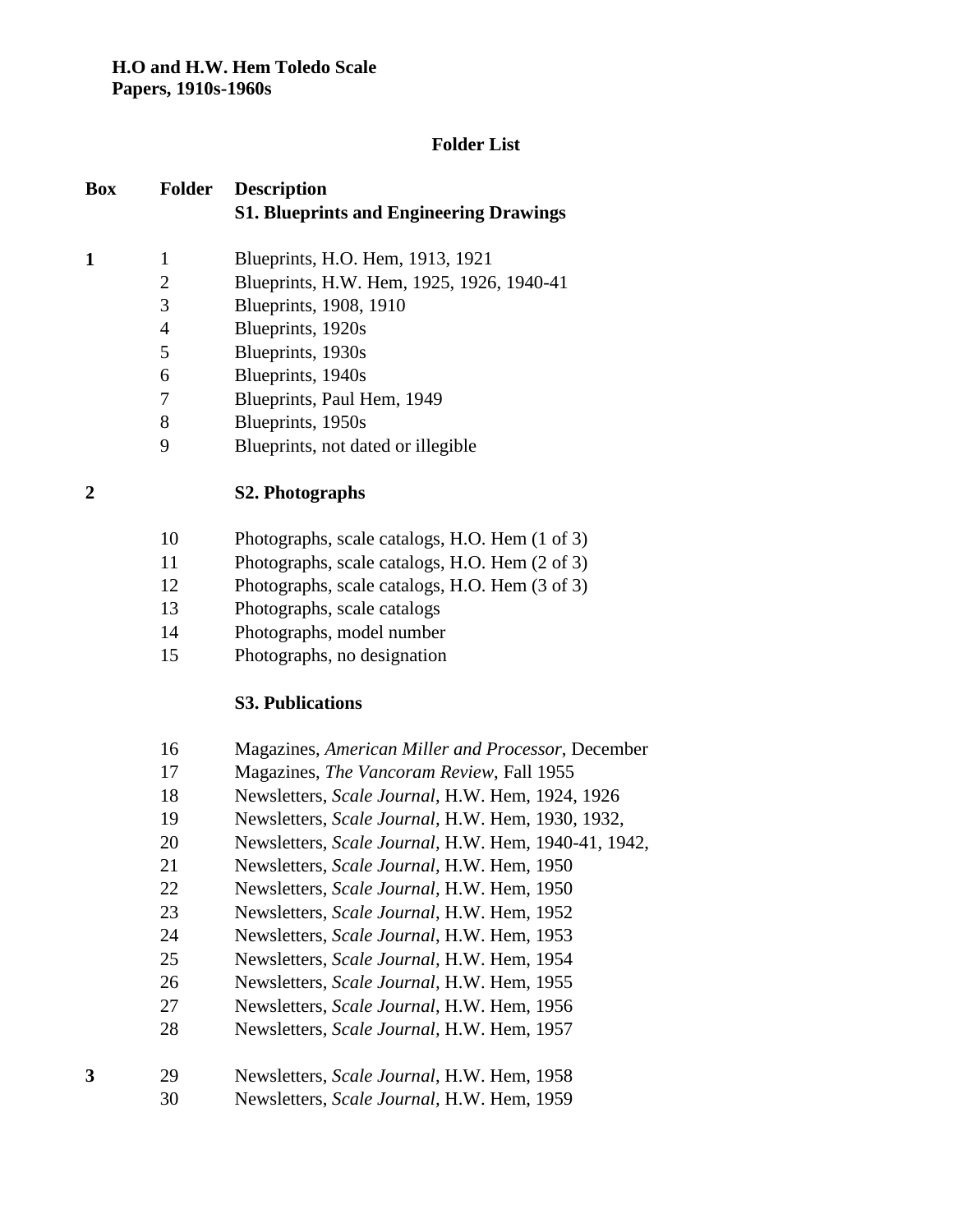- Newsletters, *Service,* 1926-27, 1933, 1939
- Newsletters, *Toledo Scalemen,* H.W. Hem, 1932
- Newsletters, T*oledo System,* 1915, 1922, 1924
- Newsletters, *Toledo System*, 1930
- Newsletters, *Toledo System*, 1931
- Newsletters, *Toledo System,* 1932
- Newsletters, *Toledo System,* 1933
- Newsletters, *Toledo System,* 1934
- Newsletters, *Toledo System,* 1937
- Newsletters, *Toledo System,* 1938
- Newsletters, *Toledo System,* 1939
- Newsletters, *Toledo System,* 1940
- Newsletters, *Toledo System,* 1950
- Newsletters, *Toledo System,* 1951
- Newsletters, *Toledo System*, 1952
- Newsletters, *Toledo System*, 1953
- Newsletters, *Toledo System*, 1954
- Newsletters, *Toledo System*, 1955-1956
- Newsletters, *Toledo System,* 1957
- Newsletters, *Toledo System*, 1958
- Newsletters, *Toledo System*, 1959
- Newsletters, *Toledo System,* 1960
- Newsletters, *Toledo System, Jr*., 1930
- Pamphlet, H.W. Hem, "Effects of Shock Loadings"
- Pamphlet, H.W. Hem, "Terminology," 1955
- Pamphlet, "A Comparison"
- Pamphlet, "After 36 Successful Years"
- Pamphlet, "How to Weld Aluminum," 1946
- Pamphlet, "Indiana Association of Inspectors of Weights and Measures Annual," 1939
- Pamphlet, "Metric System," 1973
- Pamphlet, "Shot Peening and the Fatigue of Metals,"1944
- Pamphlet, "Upgrade your Weights and Measures Department,"
- Pamphlet, "Weighing Machine Pivots," 1946
- Pamphlet, "Which Scale for your Weighing Job?" 1954
- "Toledo Weight Control in Industry"

# **S4 Miscellaneous H.O and H.W. Hem Materials**

- 50th Anniversary, 1951
- 100% Club Roster, 1957
- Annual Convention and scale show
- Bibliography of scales, 1950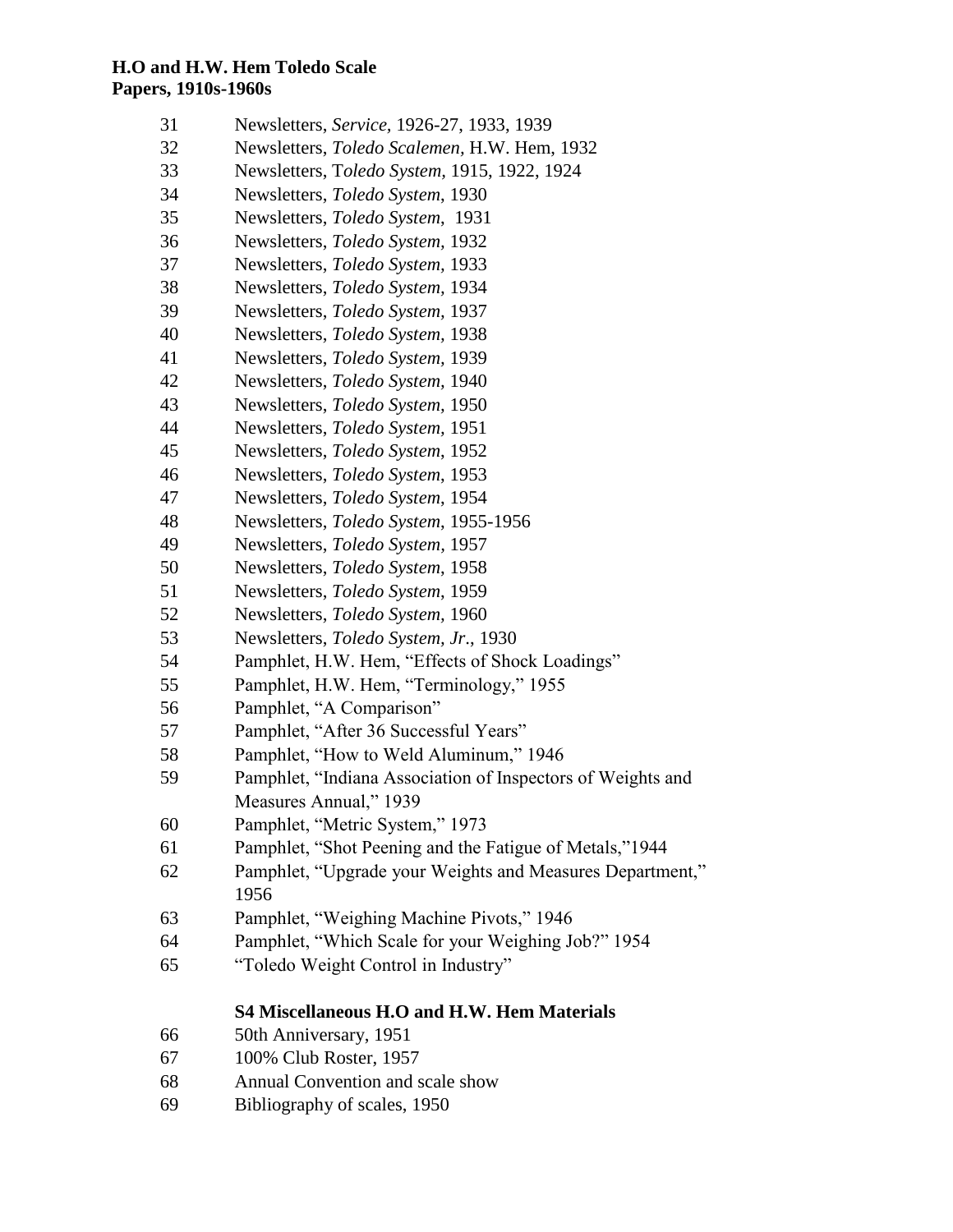- Book, H.W. Hem, Design worksheets, 1933
- Building lists, 1950-1957
- Bulletin, H.W. Hem, Custom Industrial, 1955, 1958
- Bulletin, Government Division, 1958
- Bulletin, Martin-Decker
- Bulletin, Service, 1958
- Catalog, H.O. Hem, Industrial Automatic Dial Scales
- Catalog, H.W. Hem, Barden Precision Ball Bearings, 1948
- Catalog, Chatillon, 1937
- Catalog, Copeland
- Catalog, Miniature Precision Bearings, 1950
- 81 Companies, Baldwin, 1950, 1951, 1954, 1955
	- Companies, Bushings, Inc.
	- Companies, Chatillon
	- Companies, Electro-voice
	- Companies, Fairbanks-Morse
	- Companies, Fleet, 1955-1956
	- Companies, Fluid Controls Co. Inc.
	- Companies, Groove-Pin Corp.
	- Companies, Hardy
	- Companies, Howe
	- Companies, Jensen
	- Companies, Lindberg Steel Treating Co.
	- Companies, Metco
	- Companies, Mettler
	- Companies, Morehouse Machine Co., 1932
	- Companies, Nelson
	- Companies, Osborne Register Co.
	- Companies, Sanborn
	- Companies, Statham Instruments, Inc.
	- Companies, U.S. Automatic Corp.
	- 101 Companies, W.C. Dillon and Co., Inc, 1954
	- Companies, Yale and Towne, 1948
	- Data, H.W. Hem, 1947
	- Data, 1942
	- Data booklet, H.W. Hem, 1931-1939
	- Defiance Scales
	- Department of Agriculture, 1949
	- Engineering for standard parts, 1955
	- Instructions for salesmen, 1943
	- Instructions
	- 111 Instructions, Conversion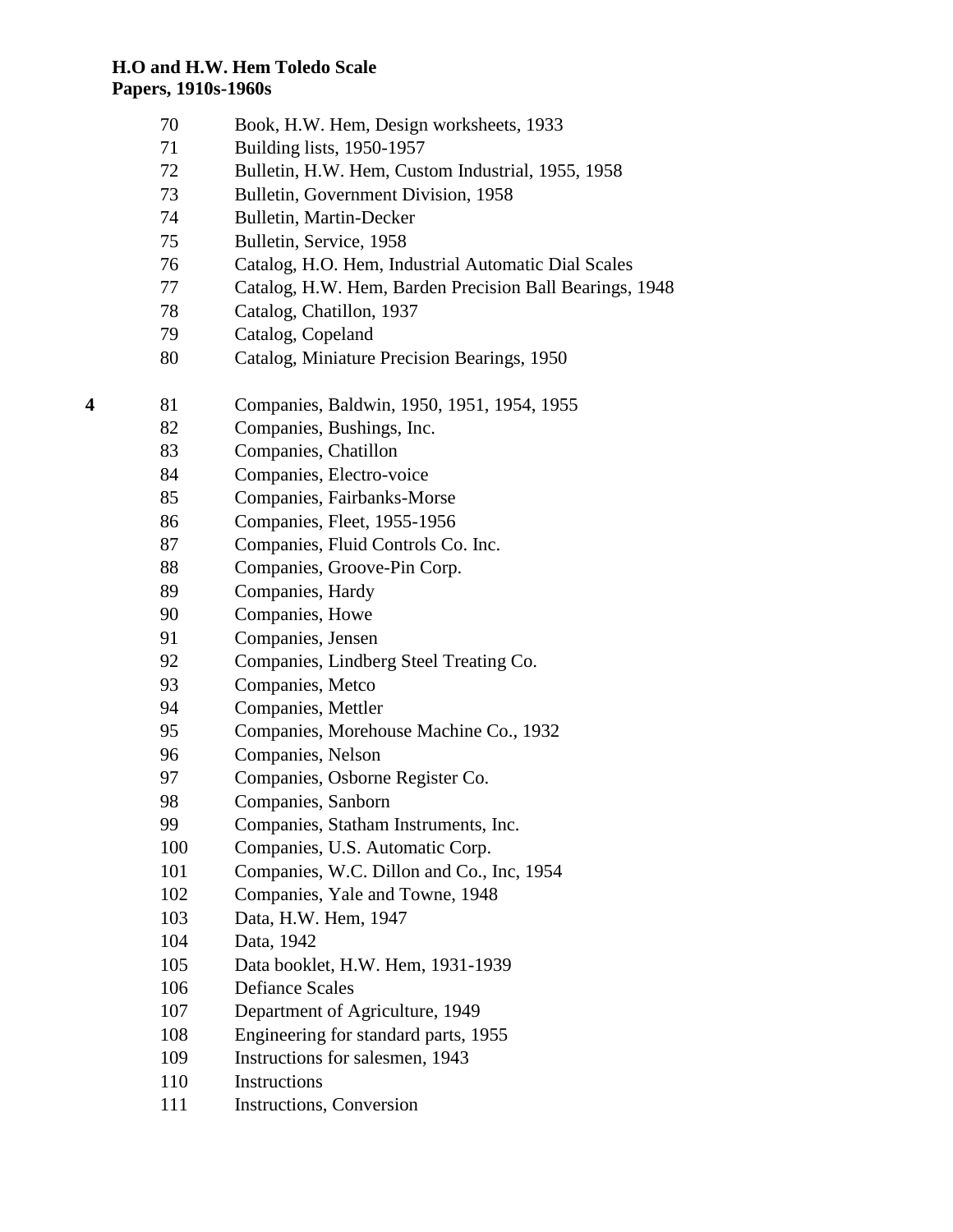- Instructions, H.W. Hem, Guardian "70" 1948-1949
- Instructions, H.W. Hem, Heavy duty scales, 1928
- Instructions, H.W. Hem, Model 31-1800 Type scales and ratio counting, 1938
- Instructions, H.W. Hem, Model 2041-2061-2071-2081, 1953
- Instructions, H.W. Hem, New unit weight cabinet
- Instructions, H.W. Hem, Salesmen mechanical information
- Instructions, H.W. Hem, Streeter-Amet type Mt.-14 recorder, 1941
- Instructions, H.W. Hem, Toledo Bench scales, 1928
- Instructions, H.W. Hem, Toledo dormant type scales-1500 line,
- Instructions, H.W. Hem, Toledo fan type
- Instructions, H.W. Hem, Toledo Person weigher, 1928
- Instructions, H.W. Hem, Toledo portable type scale, 1800 style
- Instructions, H.W. Hem, Toledo printweigh, 1937
- Instructions, B & I Gem maker
- Instructions, Decitron Electronic counters
- Instructions, Load cells, 1955
- Instructions, Portable Contractors scale, 1960
- Instructions, SR-4 load cells
- Instructions, Yale scale, 1947
- Letters, H.W. Hem, 1943, 1945, 1958-1960
- Manual, H.W. Hem
- Massa–Cohu Electronics, Inc.
- Mechanical Engineers handbook, 4th ed., 1941, H.W. Hem
- 
- Miscellaneous
- National Bureau of Standards, Book, 1929
- National Conference on Weights and Measures, 1956
- Organizational correspondence, 1939, 1951, 1958
- Parts Catalogs, H.O. Hem, Fairbanks, 1931
- Parts Catalogs, H.W. Hem, Fairbanks, 1960
- Parts Catalogs, H.W. Hem, Toledo, 1935
- Parts Catalogs, H.W. Hem, Toledo Guardian "70," 1948
- Parts Catalogs, H.W. Hem, Toledo Styles 1074, 1075, 1076, 1020, 1030, 1040
- Parts Catalogs, Toledo Yale and Towne Dormant scale
- Parts Catalogs, Detecto scales
- Parts Catalogs, General Electric
- Parts Catalogs, Jacobs Detecto Scales
- Parts Catalogs, Toledo, 1922-1923
- Parts Catalogs, Toledo model 5200, 1948
- Parts Catalogs, Toledo Printweigh, 1939